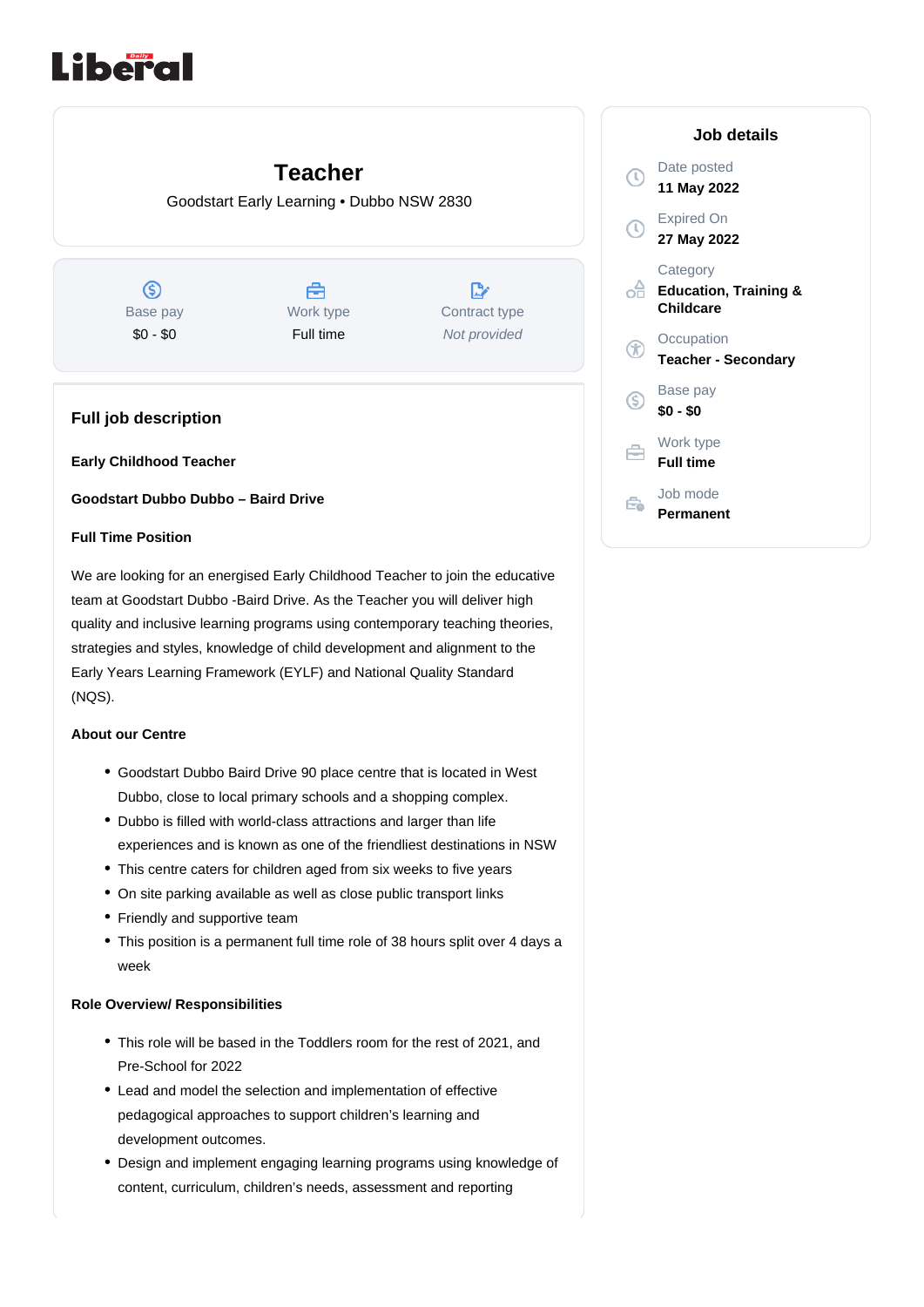requirements.

- Champion positive and meaningful relationships with children.
- Work collaboratively with colleagues to plan, evaluate and enhance learning outcomes for children.
- Develop engaging and inclusive learning environments that reflect the strengths, interests and needs of all children.
- Develop, select and use a range of informal, formal, diagnostic, formative and summative assessment strategies to assess children's learning and maintain high quality pedagogical documentation.
- Establish and maintain respectful collaborative partnerships with families to assess and support children's learning and wellbeing.
- Maintain a safe environment for children, families and team members.
- Contribute to a professional and positive work culture

#### **About You**

- Hold a Bachelor of Early Childhood or equivalent qualification (ACECQA approved)
- Hold a current First Aid qualification
- Hold a valid WWCC
- Hold an up to date Professional Teachers Accreditation (state applicable)

#### **What Goodstart can offer you**

There are so many reasons to join the Goodstart family. Let's start with the benefits!

- Teacher accreditation/registration we offer state-specific support to help you through this process
- Competitive pay you'll get paid on par with state primary school teachers
- Paid professional development we offer a range of opportunities to grow your skills and your career
- Wellbeing focus you'll get two extra days off per year, and our dedicated wellbeing program will ensure you get the support you need, when you need it most
- Additional leave you'll have the option to purchase extra leave for even greater work life balance
- 4 weeks paid parental leave increasing to 6 weeks from December 2023
- Retail and childcare discounts you'll save money on insurance, travel and technology, and get 50% discount off your childcare gap fees

#### **You'll also love:**

Centre support - dedicated support and guidance on a range of topics, such as safety, teaching and inclusion, delivered face to face or virtually by our centre support team